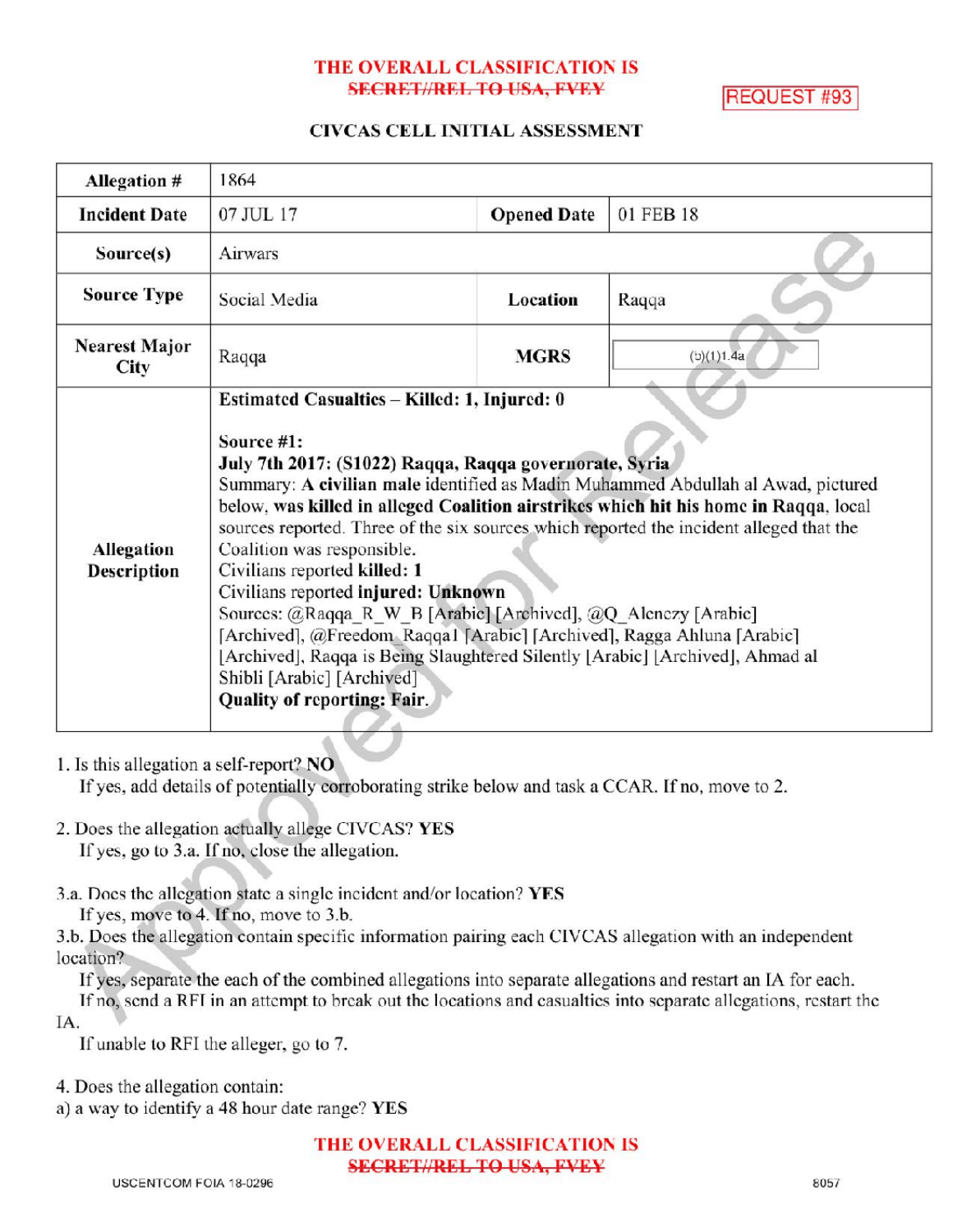## THE OVERALL CLASSIFICATION IS SECRETI/REL TO USA, EVEY

- b) a specific location? NO If yes to BOTH, go to 7. If EITHER are no, then go to 5.
- 5. Does the allegation contain:
- a) <sup>a</sup> way to identify <sup>a</sup> 48 hour date range? YES
- b) a specific time of day or timeframe? NO
- c) a general location? YES If yes to ALL three, then go to 7. If ANY are no, go to 6.
- 6. Does the allegation contain:
- a) Video or photo evidence of CIVCAS that can be used to narrow the date/time or location of the allegation? If yes, go to 7. If no, go to 6.b.  $NO$
- ) Are there at least two corroborating sources (total of 3) that independently reported the allegation? If yes, go to 7. If no, go to 6.c.  $YES$
- c) Any high quality sources? If yes, go to  $7$ . If no, go to  $6.d$ .
- d) Specific facts that warrant a search for strikes? If yes, go to 7. If no, close the allegation.

7.a. Does the allegation contain sufficient information on the time, location and details to conduct a search for strikes? NO

If yes, go to  $8$ . If no, go to  $7.b$ .

7.b. Explain in detail why there is insufficient information on the time, location, and details to conduct <sup>a</sup> search for strikes

Recommend that an RFI be sent to Airwars asking for more specifics as to the exact location of this allegation. Itonly gives Raqqa City with no further details. Request that the neighbourhood be provided, along with other details if possible such as major thoroughfares, prominent buildings or nearby landmarks in order to assist the CIVCAS Cell in determiningwhich strike(s) may be applicable to this allegation.

In the event nothing further is provided, recommend that this allegation be closed.

IZ &  $MAT:$ CAOC log:  $CJTF$  log:

IZ  $CIFLCC$  log, -email (Start 18 MAY 2017):

 $\mathbf{S} \mathbf{Y}$ ag. -email (Start 22 JUL 2017):

8. Are there any potentially corroborating strikes? If yes, answer the questions below and task CCAR.

THE OVERALL CLASSIFICATIONIS

SECRET//REL TO USA, FVEY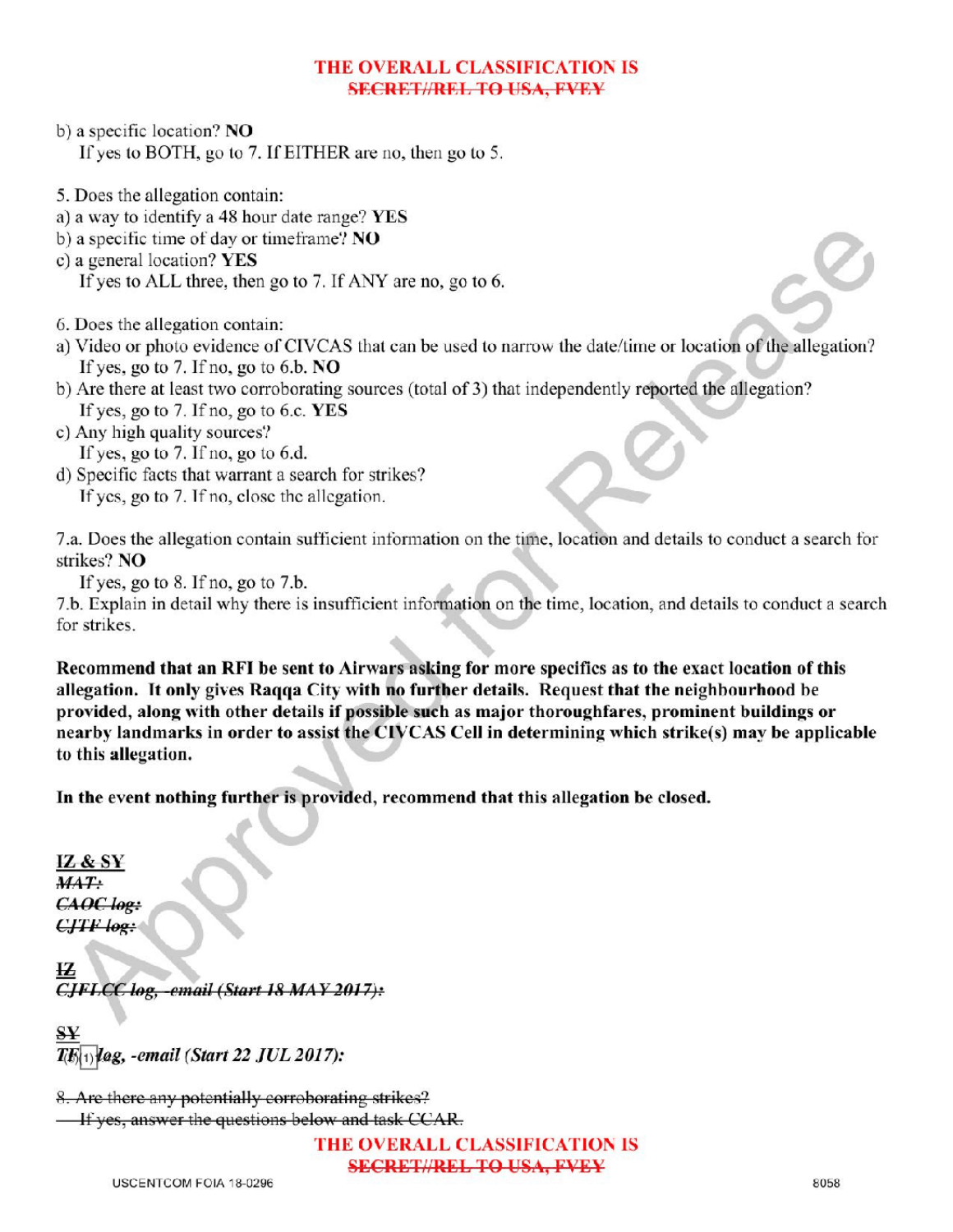## THE OVERALL CLASSIFICATION IS **SECRET//REL TO USA, FVEY**

**If no, provide a detailed explanation and close the allegation.** 

1. Assessed date of incident:

2.Location:

3. Potentially Corroborating Strike Information: MGRS: Strike Number: DTG: Target: Dynamic/Deliberate: Aircraft : **Call Sign:** Nationality: Munitions & Number dropped: **Target Number: TEA:**  $BF$ #: Property of

-US Coalition Involvement:

Decision: Although the allegation needs further information, Airwars has currently suspended their RFI responses to CJTF. Close at the IA due to insufficient information as to time, locations, and details to conduct an assessment of credibility.

Approved